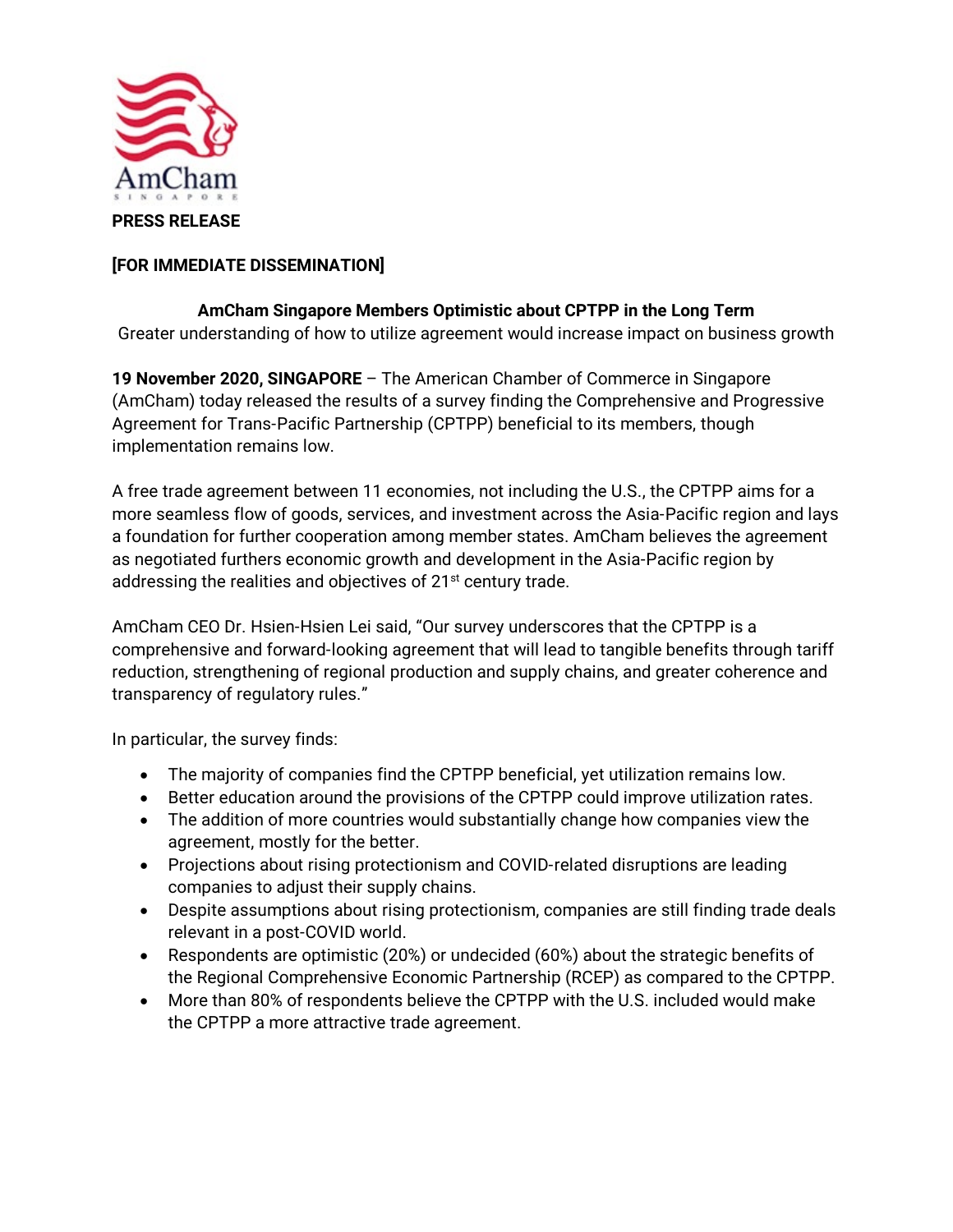"Multilateralism and free trade will help economies recover from the impact of COVID-19. American businesses stand to benefit from multi-party trade agreements whether they have yet to enter Asian markets, are already well established in Singapore, or are looking to diversify or expand across the Asia-Pacific region," Dr Lei added.

AmCham will also work with its members to better understand the benefits from the recently signed RCEP, of which Singapore is a key member.

"AmCham congratulates Singapore for being a leader on regional trade and looks forward to the reduction in tariffs on imports, new rules of origin, and other provisions which will facilitate greater market access for our members, while also needing to address labor and environmental concerns," said Mr. Steven R. Okun, Senior Advisor at McLarty Associates, AmCham Governor and Chair of AmCham's CPTPP Task Force. "With the United States out of the CPTPP, and also not in RCEP, trade liberalization and integration moves forward in the region without the United States' leadership."

In the survey, only 20% of the respondents found the recently concluded RCEP to be a more strategic deal than the CPTPP.

"AmCham looks forward to sharing our members' point of view with the incoming Biden Administration. It is important that the United States is a leader in developing the region's trade architecture," Mr. Okun said. "Being part of these agreements would advance the United States' economic and geostrategic interests," he added.

*For the full report, visit:<https://amcham.com.sg/amcham-publications/>*

##

## *About AmCham Singapore*

Established in 1973, the American Chamber of Commerce in Singapore (AmCham Singapore) is the largest and the most active international business association in Singapore and Southeast Asia, with over 4,700 members representing nearly 600 companies. Our Chamber comprises 14 industry-specific committees: seven sectoral and seven functional.

AmCham is a forward-thinking, business-progressive association. Our mission is to create value for our members by providing advocacy, business insights, and connections. Our membership includes American companies and Singaporean and third-country companies with significant U.S. business interests. AmCham is an independent, non-partisan business organization. We are a member of the 28-chamber-strong AmChams of Asia Pacific.

Our goal is to provide the information and facilitate the access and connections that give members insight into the local, regional, and global operating environment, enhance their four